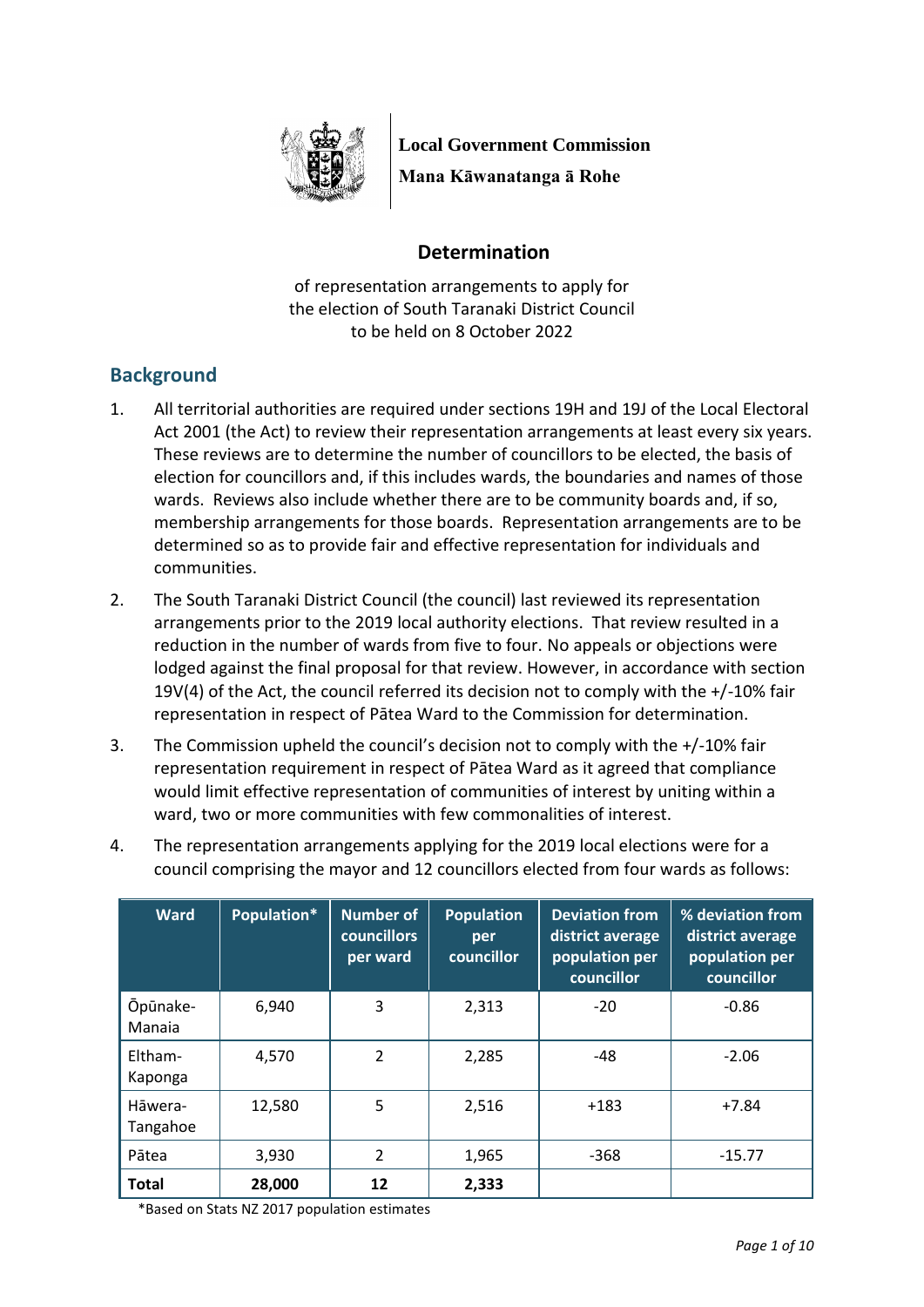- 5. The previous review provided for four community boards with boundaries matching the four wards with each board comprising four elected members and one appointed member.
- 6. On 11 November 2020 the council resolved to establish Māori wards in the South Taranaki District for the 2022 triennial elections. This triggered the need for the council to undertake a representation review.

## **Current review**

- 7. For its current review, the council began its consideration of representation issues and options through a series of workshops in 2021. Subsequently a round of informal consultation was undertaken before the council adopted its initial proposal on 4 August 2021.
- 8. The proposal was for a council comprising the mayor and 13 councillors elected from six wards as set out in the following table.

| <b>Ward</b>                    | Population* | <b>Number of</b><br><b>councillors</b><br>per ward | <b>Population</b><br>per<br>councillor | <b>Deviation from</b><br>district average<br>population per<br>councillor | % deviation from<br>district average<br>population per<br>councillor |
|--------------------------------|-------------|----------------------------------------------------|----------------------------------------|---------------------------------------------------------------------------|----------------------------------------------------------------------|
| East Māori                     | 2,980       | $\mathbf{1}$                                       | 2,980                                  | 410                                                                       | $+16.2$                                                              |
| West Māori                     | 2,160       | 1                                                  | 2,160                                  | $-410$                                                                    | $-15.8$                                                              |
| Sub-total                      | 5,140       | $\overline{2}$                                     | 2,570                                  |                                                                           |                                                                      |
| Taranaki<br>Coastal<br>General | 4,970       | $\overline{2}$                                     | 2,485                                  | $+340$                                                                    | $+15.78$                                                             |
| Eltham-<br>Kaponga<br>General  | 4,120       | $\overline{2}$                                     | 2,060                                  | $-85$                                                                     | $-4.02$                                                              |
| Te Hāwera<br>General           | 11,400      | 5                                                  | 2,280                                  | $+135$                                                                    | $+6.23$                                                              |
| Pātea<br>General               | 3,120       | $\overline{2}$                                     | 1,560                                  | $-585$                                                                    | $-27.32$                                                             |
| Sub-total                      | 23,600      | 11                                                 | 2,145                                  |                                                                           |                                                                      |
| <b>Total</b>                   | 28,740      | 13                                                 |                                        |                                                                           |                                                                      |

\*Based on Stats NZ 2020 population estimates

- 9. The proposal continued four community boards, with boundaries matching the four general wards with each board comprising four elected members, and one appointed member.
- 10. The council received 39 submissions on its initial proposal. Twenty-two submissions supported the Council's initial proposal, five supported the proposal with some changes to boundaries and the number of councillors, and six submissions did not support the proposal.
- 11. In addition, four submissions were unable to be considered as they did not relate to the representation review.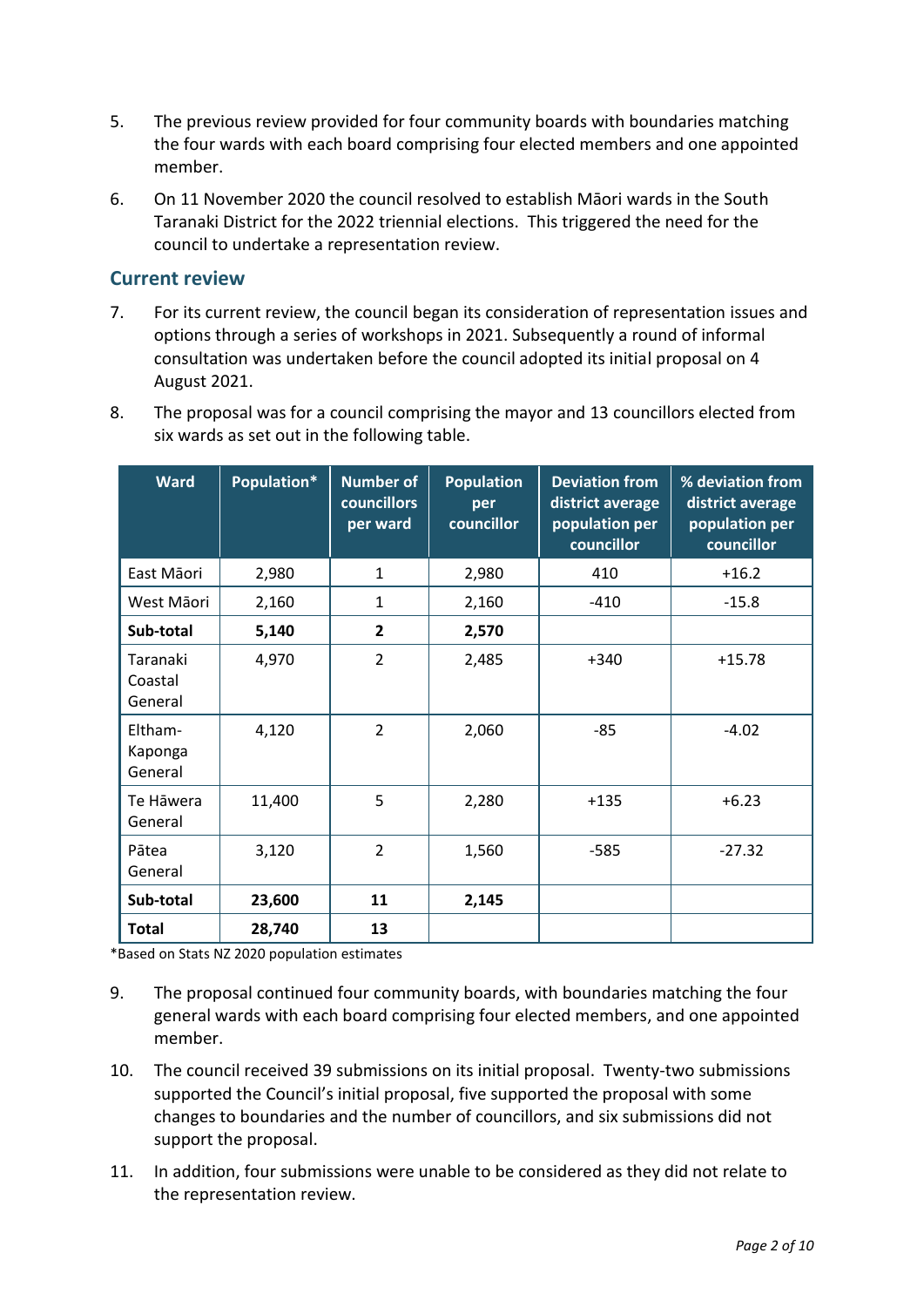- 12. Key findings from the submissions were:
	- 24 submissions agreed to 13 councillors;
	- 3 submissions considered that 13 councillors were too many for the District;
	- 2 submissions considered that there should be an additional councillor allocated to the Taranaki-Coastal General Ward;
	- 2 submissions suggested that the Te Hāwera General Ward should be divided in two;
	- 4 submissions did not support the proposed boundary along Ōeo Road between the Eltham-Kaponga and Taranaki Coastal General Wards;
	- 27 submissions agreed to establish two Māori wards;
	- 26 submissions agreed to retain the four community boards;
	- 5 submissions proposed names for the two Māori wards.
- 13. As a result of the submissions received and to reflect communities of interest, the council amended the boundary between the Taranaki Coastal and Eltham-Kaponga general wards. The boundary moved from Ōeo Road to Auroa Road and follows the meshblock boundaries south of Skeet Road.
- 14. The council also resolved to name the proposed East Māori Ward, Te Tai Tonga Māori Ward and the proposed West Māori Ward, Te Kūrae Māori Ward as these names are considered more appropriate for these wards.
- 15. The Council rejected some matters raised in submissions for the following reasons:
	- Proposals to increase the number of councillors were rejected based on the support received in other submissions to retain the proposed number of 13 councillors;
	- Proposals to decrease the number of councillors were rejected based on the support received in other submissions to retain the proposed number of 13 councillors and because reducing the number of councillors would not provide effective representation;
	- Submissions recommending the Te Hāwera General Ward be divided into two were rejected as this would split a community of interest;
	- Submissions received on the principle of Māori wards were out of the scope of the representation review process.
- 16. The council adopted its final representation proposal on 11 October. It was notified on 21 October 2021 and appeals and objections invited by 26 November 2021. No appeals or objections were received. The final proposal was for a council comprising the mayor and 13 councillors elected from six wards as set out in the following table.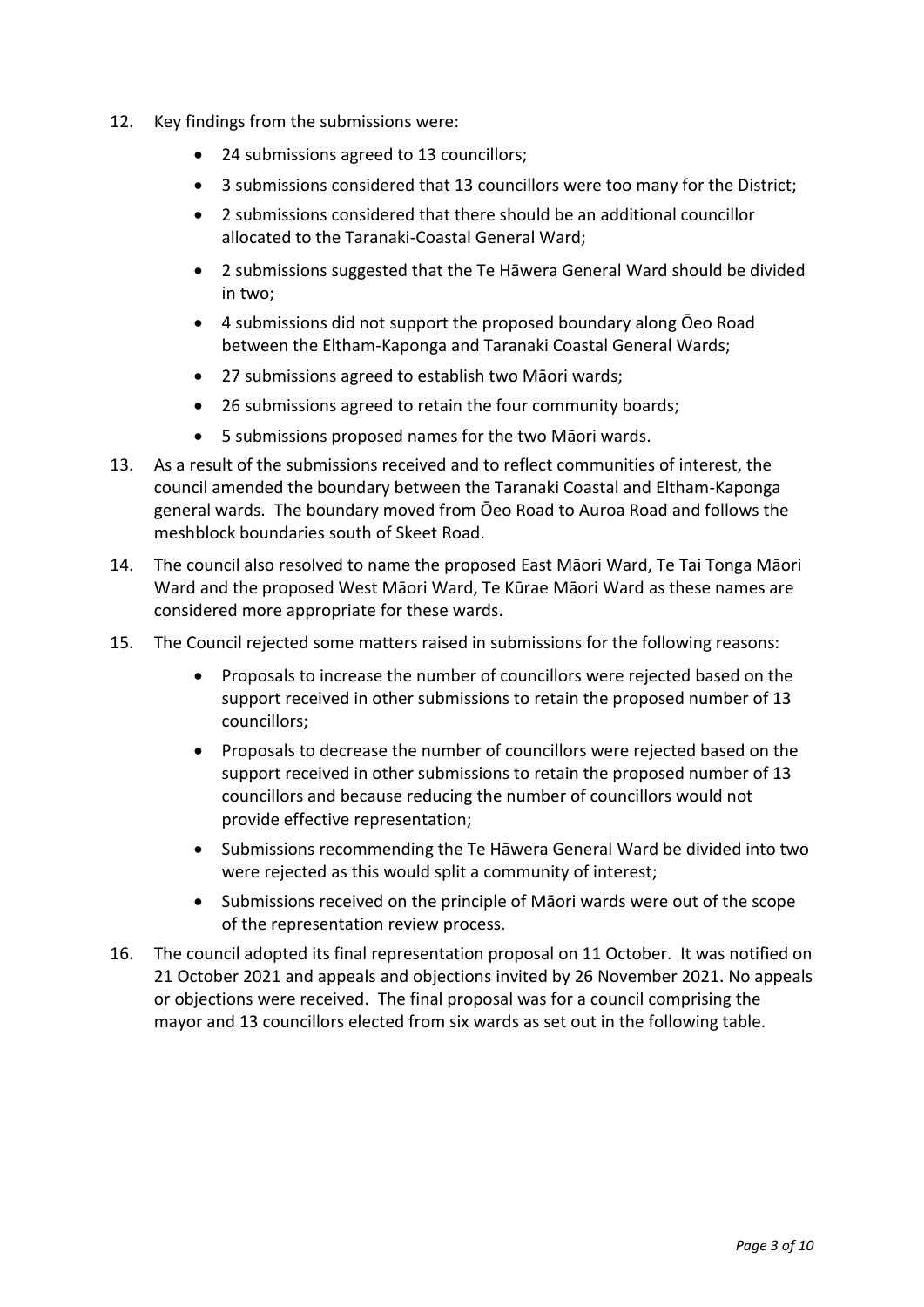| <b>Ward</b>                    | Population* | <b>Number of</b><br><b>councillors</b><br>per ward | <b>Population</b><br>per<br>councillor | <b>Deviation from</b><br>district average<br>population per<br>councillor | % deviation from<br>district average<br>population per<br>councillor |
|--------------------------------|-------------|----------------------------------------------------|----------------------------------------|---------------------------------------------------------------------------|----------------------------------------------------------------------|
| Te Tai<br>Tonga<br>Māori       | 2,980       | $\mathbf{1}$                                       | 2,980                                  | 410                                                                       | $+16.2$                                                              |
| Te Kūrae<br>Māori              | 2,160       | $\mathbf{1}$                                       | 2,160                                  | $-410$                                                                    | $-15.8$                                                              |
| Sub-total                      | 5,140       | $\overline{2}$                                     | 2,570                                  |                                                                           |                                                                      |
| Taranaki<br>Coastal<br>General | 5,090       | $\overline{2}$                                     | 2,545                                  | $+400$                                                                    | $+18.62$                                                             |
| Eltham-<br>Kaponga<br>General  | 3,990       | $\overline{2}$                                     | 1,995                                  | $-150$                                                                    | $-7.01$                                                              |
| Te Hāwera<br>General           | 11,400      | 5                                                  | 2,280                                  | $+135$                                                                    | $+6.27$                                                              |
| Pātea<br>General               | 3,120       | $\overline{2}$                                     | 1,560                                  | $-585$                                                                    | $-27.29$                                                             |
| Sub-total                      | 23,600      | 11                                                 | 2,145                                  |                                                                           |                                                                      |
| <b>Total</b>                   | 28,740      | 13                                                 |                                        |                                                                           |                                                                      |

\*Based on Stats NZ 2020 population estimates

17. In accordance with section 19V(4) of the Act, the council has referred its decision not to comply with the statutory +/-10% fair representation in respect of Te Tai Tonga Māori Ward, Te Kūrae Māori Ward, Taranaki Coastal General Ward and Pātea General Ward to the Commission for determination.

## **Matters for determination by the Commission**

- 18. Section 19V(3)(a) of the Act makes it clear that if a territorial authority or the Commission considers that one or more of the following apply, wards may be defined and membership distributed between them in a way that does not comply with the '+/-10% rule':
	- a) non-compliance is required for effective representation of communities of interest within island communities or isolated communities situated within the district of the territorial authority
	- b) compliance would limit effective representation of communities of interest by dividing a community of interest between wards
	- c) compliance would limit effective representation of communities of interest by uniting within a ward, two or more communities with few commonalities of interest.
- 19. Section 19V(6) provides that on receiving a reference under Section 19V (4), the Commission must determine whether to: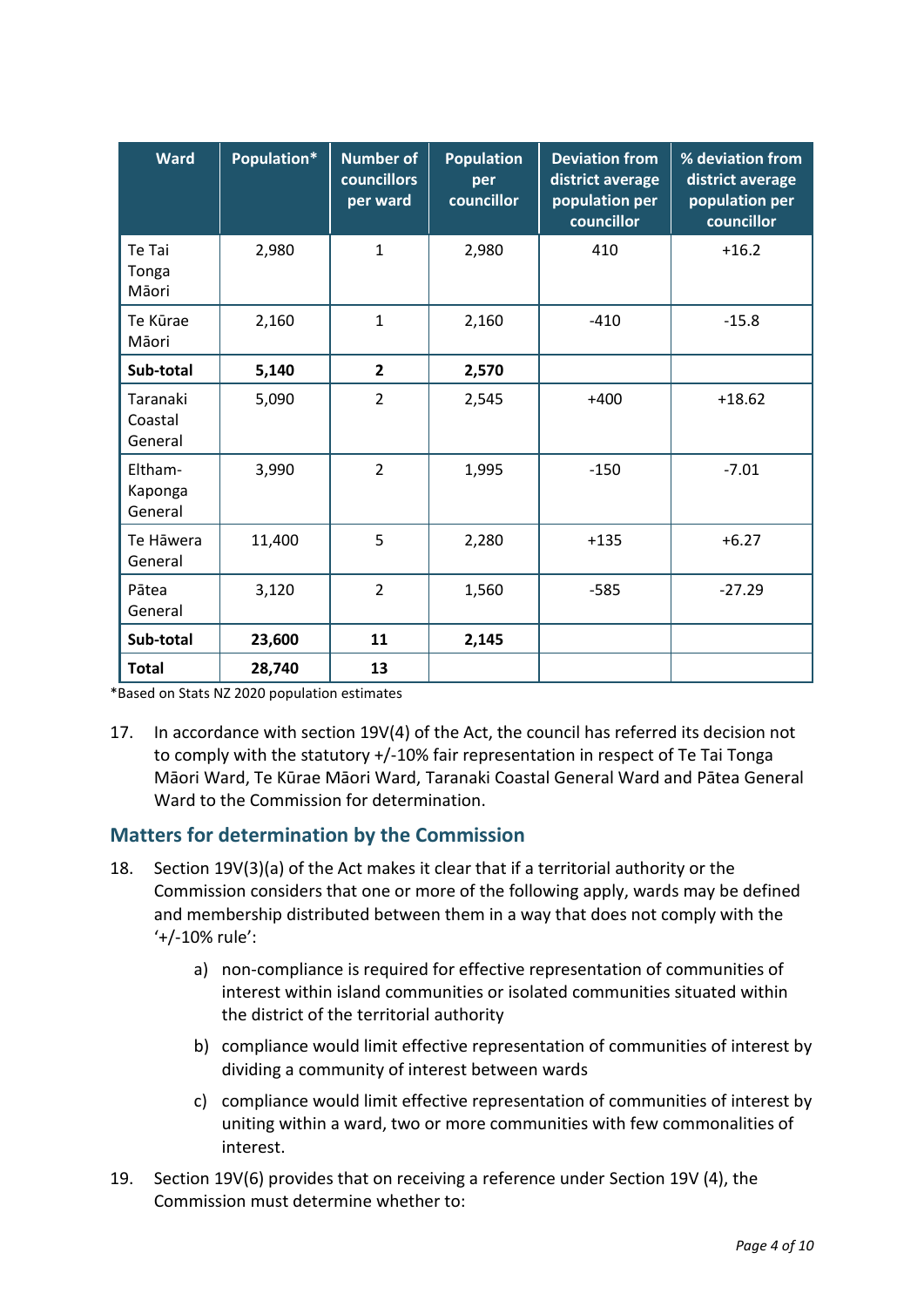- a) uphold the decision of the territorial authority, or
- b) alter that decision.
- 20. Accordingly, the matters for determination by the Commission are limited to the council's decision to establish Te Tai Tonga Māori Ward and Te Kūrae Māori Ward, and continue the Taranaki Coastal General Ward and Pātea General Ward with their current membership despite not complying with the '+/-10% rule'.

#### *Key considerations*

- 21. Based on legislative requirements, the Commission's *Guidelines for local authorities undertaking representation reviews* identify the following three key factors when considering representation proposals:
	- communities of interest
	- effective representation of communities of interest
	- fair representation for electors.

### *Communities of interest*

- 22. The Guidelines identify three dimensions for recognising communities of interest:
	- *perceptual:* a sense of identity and belonging to a defined area or locality as a result of factors such as distinctive geographical features, local history, demographics, economic and social activities
	- *functional:* ability of the area to meet the needs of communities for services such as local schools, shopping areas, community and recreational facilities, employment, transport and communication links
	- *political:* ability to represent the interests of local communities which includes non-council structures such as for local iwi and hapū, residents and ratepayer associations and the range of special interest groups.
- 23. We note that in many cases councils, communities and individuals tend to focus on the perceptual dimension of communities of interest. That is, they focus on what intuitively they 'feel' are existing communities of interest. While this is a legitimate view, more evidence may be required to back this up. It needs to be appreciated that the other dimensions, particularly the functional one, are important and that they can also reinforce the 'sense' of identity with an area. In other words, all three dimensions are important but should not be seen as independent of each other.
- 24. In addition to evidence demonstrating existing communities of interest, evidence also needs to be provided of *differences* between neighbouring communities i.e. that they may have "few commonalities". This could include the demographic characteristics of an area (e.g. age, ethnicity, deprivation profiles) and how these differ between areas, and evidence of how different communities rely on different services and facilities.

### *Effective representation of communities of interest*

- 25. Section 19T of the Act requires the Commission to ensure that:
	- the election of members of the council, in one of the ways specified in section 19H (i.e. at large, wards, or a mix of both) will provide effective representation of communities of interest within the district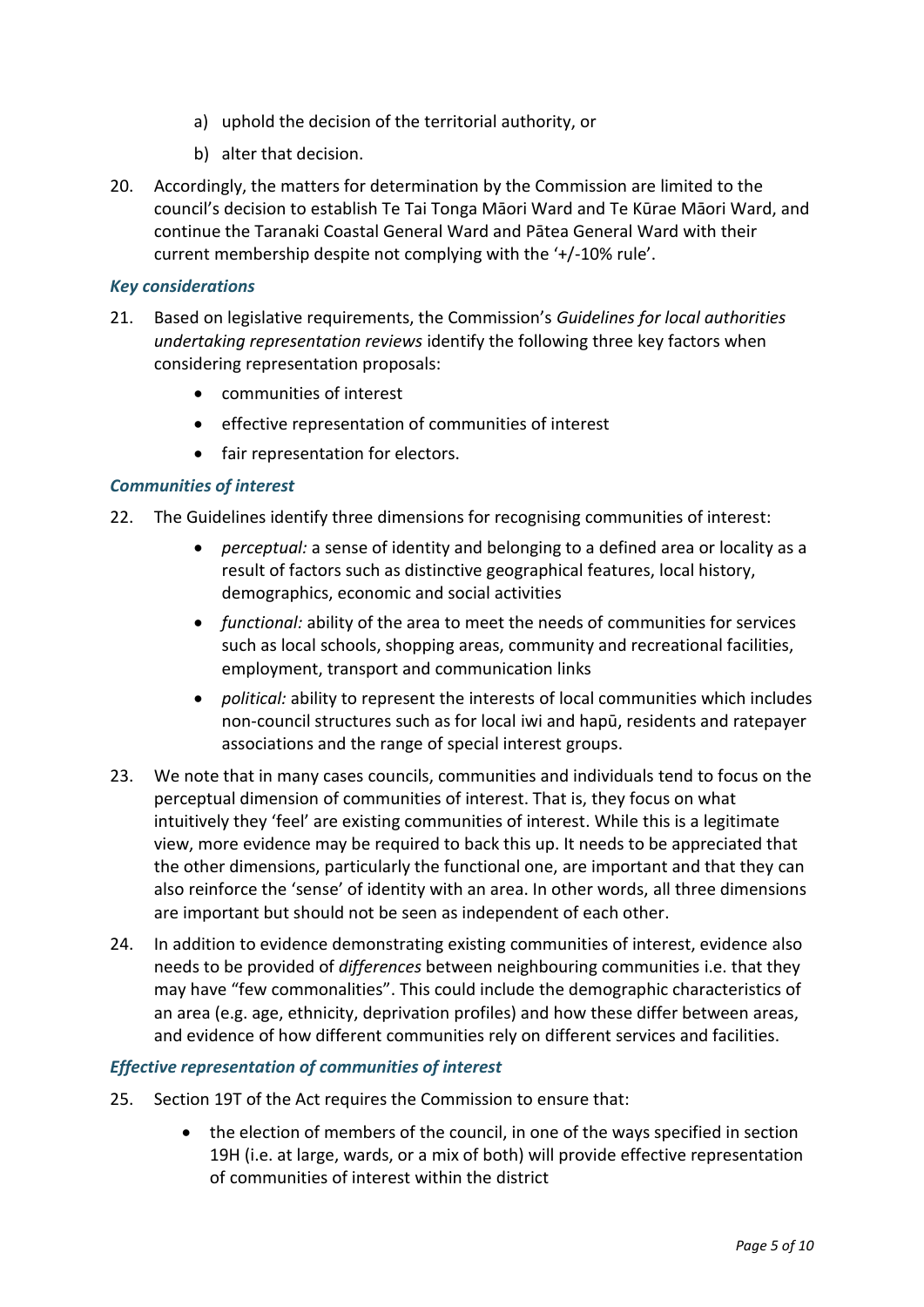- ward boundaries coincide with the boundaries of the current statistical meshblock areas determined by Statistics New Zealand and used for parliamentary electoral purposes
- so far as is practicable, ward boundaries coincide with community boundaries (where they exist).
- 26. 'Effective representation' is not defined in the Act, but the Commission sees this as requiring consideration of factors including the appropriate total number of elected members and the appropriate basis of election of members for the district concerned (at large, wards, or a mix of both).
- 27. The Commission's Guidelines note the following factors need to be considered when determining effective representation:
	- avoiding arrangements that may create barriers to participation, such as at elections by not recognising residents' familiarity and identity with an area
	- not splitting recognised communities of interest between electoral subdivisions
	- not grouping together two or more communities of interest that share few commonalities of interest
	- accessibility, size and configuration of an area including access to elected members and vice versa.
- 28. South Taranaki District has had a ward system of representation since 1989 when five wards were established based on communities of interest relating to the former Eltham, Hawera, Patea, and Waimate Plains districts and Egmont County. In 2019 the number of wards reduced to 4 and the current proposal increases the number to 6, including 2 Māori wards.

## *Fair representation for electors*

 $\overline{a}$ 

- 29. For the purposes of fair representation for the electors of a district, section 19V(2) of the Act requires that the population of each ward divided by the number of members to be elected by that ward must produce a figure no more than 10 per cent greater or smaller than the population of the district divided by the total number of members (the '+/-10% rule').
- 30. However, as noted, section 19V(3) provides discretion for a territorial authority or the Commission to define wards and distribute membership among them in a way that does not comply with subsection (2).
- 31. In relation to Māori wards, clause 6, Schedule 1A of the Act requires that they meet the +/-10% rule to the extent reasonably practicable and having regard to "the boundaries of any existing Māori electoral district<sup>1</sup>, and communities of interest and tribal affiliation".

## **Te Kūrae Māori Ward and Te Tai Tonga Māori Ward**

32. Early in the council's process, Iwi indicated that in principle their preferred option was for two Māori wards. The council's initial proposal included two Māori wards, neither

 $1$  "Māori electoral district" means a Parliamentary Māori electorate.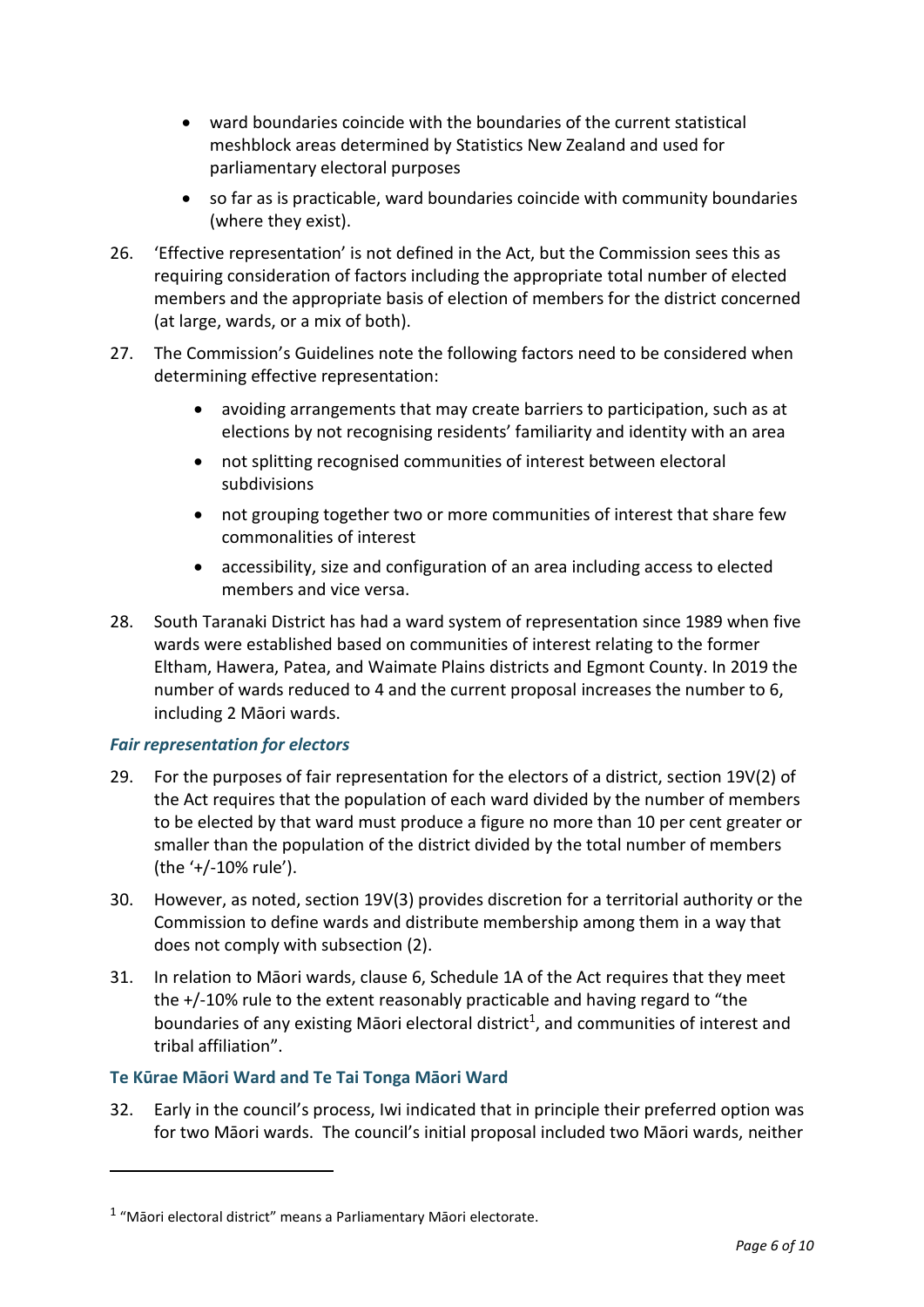of which were compliant with the "+/- 10% rule" The rationale for this was that the boundary between the two wards reflects communities of interest and rohe boundaries. Support for two wards and the associated boundary was confirmed in the council's submission process.

- 33. In making its final proposal the council noted that the boundary between the Māori wards was defined by Ngāruahine and Ngāti Ruanui in relation to the Te Kūrae Māori Ward and by Ngāti Ruanui and Ngaa Rauru Kiitahi for the Te Tai Tonga Māori Ward, as reflecting the rohe of those iwi.
- 34. In light of the above information, the Commission has determined to uphold the council's proposal for Te Kūrae Māori Ward and Te Tai Tonga Māori Ward not to comply with the '+/-10% rule' on the basis that it has regard to "tribal affiliations".

### **Pātea General Ward**

- 35. In making its final proposal, the council noted that the wards reflect identified communities of interest while also providing fair and effective representation of those communities of interest while recognising the needs of geographically distinct communities.
- 36. The Commission considered the matter of non-compliance for the Pātea ward in 2019. In its 2019 determination the Commission noted that the council had concluded that compliance in relation to the Pātea ward would limit effective representation of communities of interest by uniting within a ward, two or more communities with few commonalities of interest.
- 37. Factors leading the council to make that decision included that:
	- a) The Pātea Ward is geographically isolated from the other wards, with transport connections relying on the State Highway.
	- b) Moving boundaries to achieve compliance would result in the grouping together of areas with no community of interest
	- c) People in the Pātea ward have a strong historical association with the current Pātea Ward boundary as this was the previous Pātea District Council boundary, and prior to that the Pātea County Council boundary.<sup>2</sup>
- 38. The factors identified in 2019 are considered to still be applicable. In light of this, the Commission has determined to uphold the council's proposal for Pātea General Ward not to comply with the '+/-10% rule'.

### **Taranaki Coastal General Ward**

 $\overline{a}$ 

39. In making its initial proposal, the council acknowledged that the Taranaki Coastal General Ward would have two councillors instead of the current three councillors. This resulted in the ward being under represented instead of being slightly over represented. The initial proposal provided in order to partially address the noncompliance, moving part of the boundary from Auroa Road to Ōeo Road.

<sup>&</sup>lt;sup>2</sup> The full list of factors can be found in paragraph 29 of the Commission's 2019 determination. See  $\underline{\mathsf{LGC}}$ [South Taranaki District determination 2019](https://www.lgc.govt.nz/assets/Uploads/LGC-determination-South-Taranaki-DC2.pdf)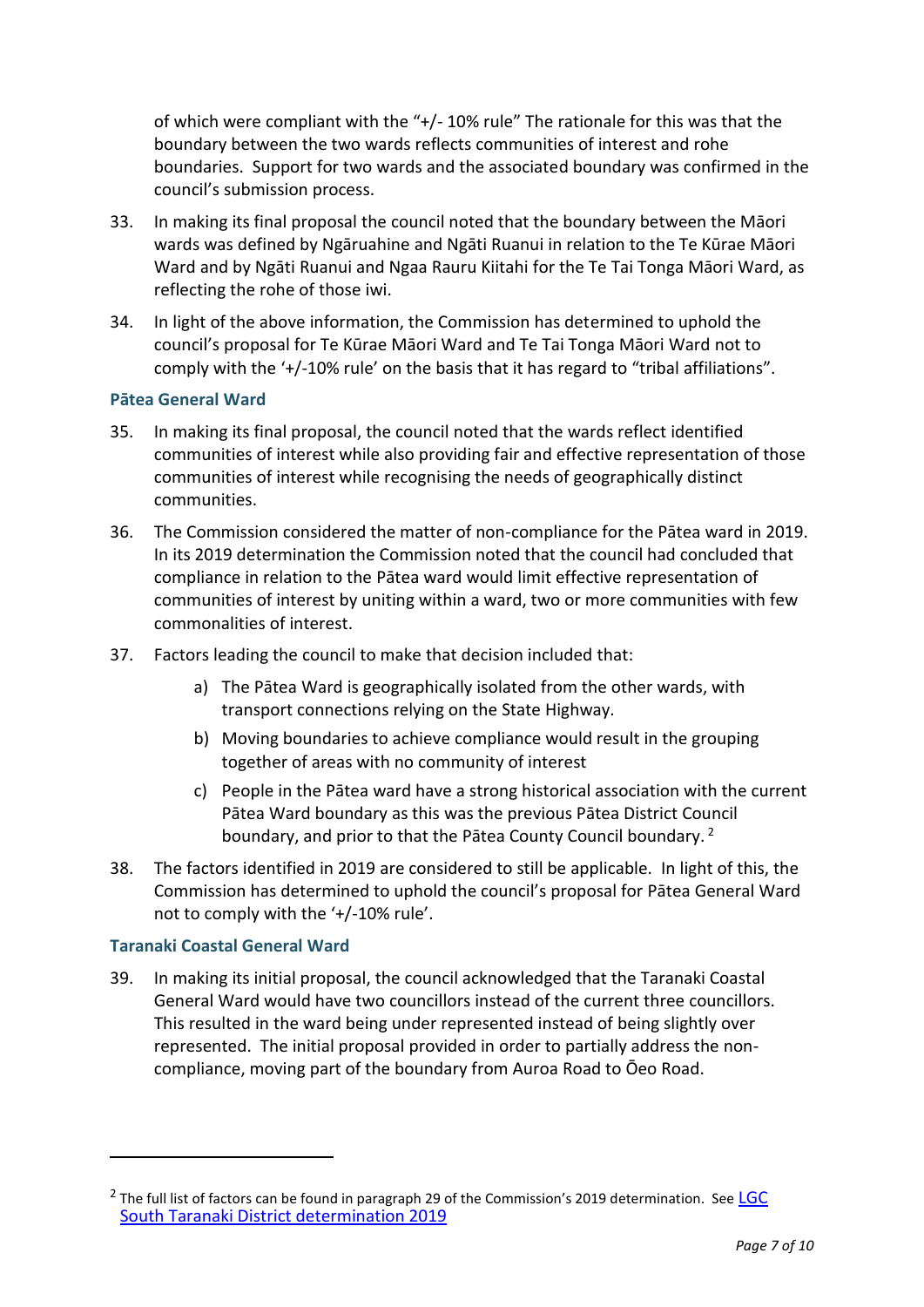- 40. In response to submissions against the moving of this boundary, the council's final proposal returned it to Auroa Road, to avoid splitting a community of interest. This resulted in an increase in non-compliance to +18.6%.
- 41. In making its final proposal, the council noted that the wards reflect the identified communities of interest while also providing fair and effective representation of those communities of interest while recognising the needs of geographically distinct communities. The Commission does not agree that this provides "fair representation" as this is defined by section 19V(2) of the Act as compliance with the +/-10% rule. The Commission does agree, however, that non-compliance for the Taranaki Coastal Ward is justified to reflect the council's conclusion that the ward comprises geographically distinct communities.
- 42. In light of this, the Commission has determined to uphold the council's proposal for the Taranaki Coastal General Ward not to comply with the '+/-10% rule'.

## **Commission's determination**

- 43. Under section 19R of the Local Electoral Act 2001, the Commission upholds the decision of South Taranaki District Council not to comply with the section 19V(2) +/- 10% fair representation requirement in respect of Te Tai Tonga Māori Ward, Te Kūrae Māori Ward, Taranaki Coastal General Ward and Pātea General Ward as compliance would limit effective representation of communities of interest by uniting within a ward, two or more communities with few commonalities of interest.
- 44. Therefore, for those elections for South Taranaki District Council, the following representation arrangements will apply:
	- 1. South Taranaki District, comprising the area delineated on Plan LG-035-2022- W-1 deposited with the Local Government Commission, will be divided into two Māori wards and four general wards.
	- 2. Those six wards will be:
		- a) Te Kūrae Māori Ward, comprising the area delineated on LG-035- 2022-W-2
		- b) Te Tai Tonga Māori Ward, comprising the area delineated on LG-035- 2022-W-3
		- c) Taranaki Coastal Ward, comprising the area delineated on LG-035- 2019-W-4 deposited with the Local Government Commission
		- d) Eltham-Kaponga Ward, comprising the area delineated on LG-035- 2019-W-5 deposited with Local Government Commission
		- e) Te Hāwera Ward, comprising the area delineated on LG-035-2019-W-6 deposited with the Local Government Commission
		- f) Pātea Ward, comprising the area delineated on SO 13066 deposited with Land Information New Zealand.
	- 3. The council will comprise the mayor and 13 councillors elected as follows:
		- a) 1 councillor elected by the electors of Te Kūrae Māori Ward
		- b) 1 councillor elected by the electors of Te Tai Tonga Māori Ward
		- c) 2 councillors elected by the electors of Taranaki Coastal General **Ward**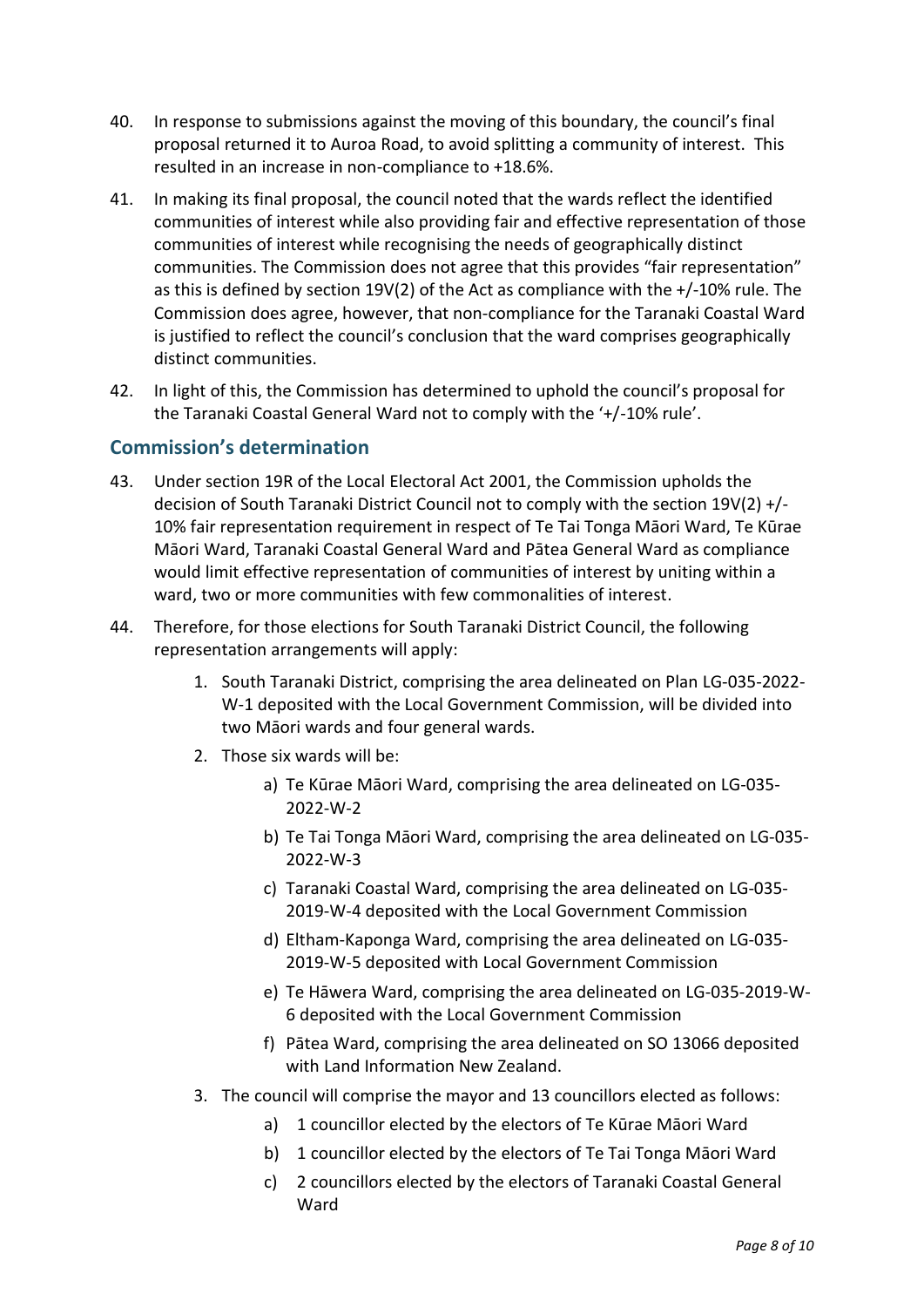- d) 2 councillors elected by the electors of Eltham-Kaponga General Ward
- e) 5 councillors elected by the electors of Te Hāwera General Ward
- f) 2 councillors elected by the electors of Pātea General Ward.
- 4. There will be four communities as follows:
	- a) Taranaki Coastal Community, comprising the area of Taranaki Coastal General Ward
	- b) Eltham-Kaponga Community, comprising the area of Eltham-Kaponga General Ward
	- c) Te Hāwera Community, comprising the area of Te Hāwera General **Ward**
	- d) Pātea Community, comprising the area of Pātea General Ward.
- 5. The membership of each community board will be as follows:
	- a) Taranaki Coastal Community Board will comprise four elected members and one member appointed to the community board by the council representing either the Taranaki Coastal General Ward or Te Kūrae Māori Ward
	- b) Eltham-Kaponga Community Board will comprise four elected members and one member appointed to the community board by the council representing either the Eltham-Kaponga General Ward or Te Kūrae Māori Ward
	- c) Te Hāwera Community Board will comprise four elected members and one member appointed to the community board by the council representing either Te Hāwera Ward or Te Tai Tonga Māori Ward or Te Kūrae Māori Ward
	- d) Pātea Community Board will comprise four elected members and one member appointed to the community board by the council representing either the Pātea General Ward or Te Tai Tonga Māori Ward.
- 2. As required by sections 19T(b) and 19W(c) of the Local Electoral Act 2001, the boundaries of the above wards and communities coincide with the boundaries of current statistical meshblock areas determined by Statistics New Zealand and used for parliamentary electoral purposes.

### **LOCAL GOVERNMENT COMMISSION**

Commissioner Brendan Duffy (Chair)

B. / Duffer